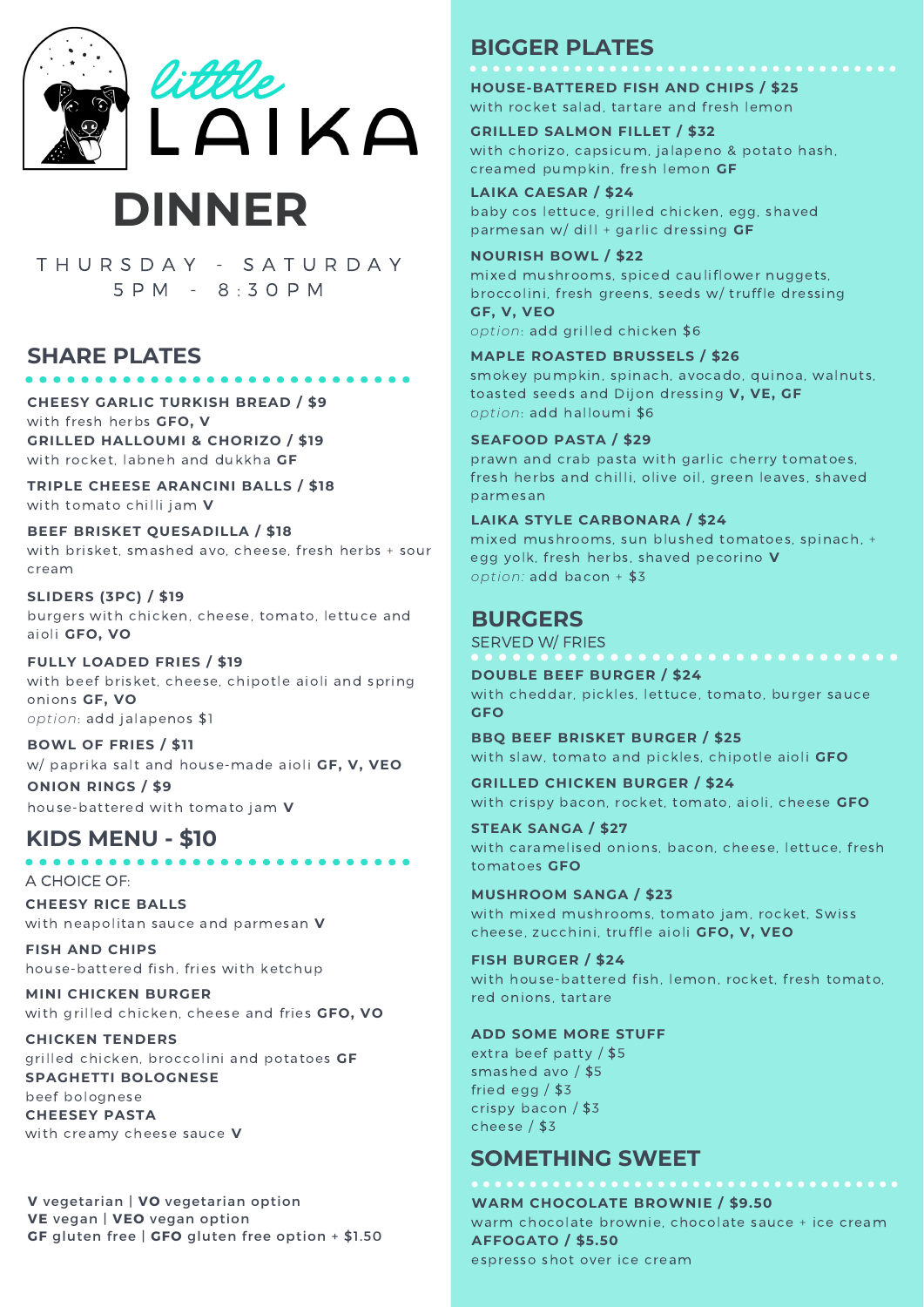# **BEER + CIDER WINE**

**LAGER 4.5% / \$10.00** SHELTER BREWING CO, WA a classic, crisp lager

**XPA 3.5% / \$9.00** SHELTER BREWING CO, WA mid-strength, hoppy

**PALE ALE 4.7% / \$10.00** SHELTER BREWING CO, WA tropical and passionfruit aromatics, hazy

# **SPIRITS**

with your choice of mixer

**OLD YOUNGS** VODKA **/ \$12.00**

**OLD YOUNGS** GIN **/ \$12.00**

**WHIPPER SNAPPER** WHISKEY **/ \$13.00**

**DIPLOMATICO** WHITE RUM **/ \$13.00**

# **COCKTAILS**

orange

**MOJITO / \$16.00 / JUG \$45.00** white rum, soda, lime + mint

**PASSIONFRUIT MOJITO / \$16.00** white rum, passionfruit, soda, lime + mint

**SOUTH BEACH SPRITZ / \$16 / JUG \$42.00** south beach aperitivo, sparkling, spritz,

#### **SPARKLING**

**PROSECCO / \$12.00 / BTL \$55.00** VEDOVA ART, NV Italy

**SPARKLING / \$11.00 / BTL \$50.00** SWINGS & ROUNDABOUTS, NV Margaret River, WA

### **WHITES**

**SAUVIGNON BLANC 'BABYDOLL' / \$11.00** YEALANDS, 2021 Marlborough, WA

**SAUV BLANC SEMILLON 'PEPPERLILLY' / \$12.00** IRONCLOUD, 2020 Ferguson Valley, WA

**CHARDONNAY 'FLINT ROCK' / \$13.00 / BTL \$55.00** HOWARD PARK, 2021 Great Southern, WA

**PINOT NOIR / \$11.00 / BTL \$50.00** PUPPET MASTER, 2020 Margaret River, WA

**SHIRAZ / \$12.00** WAVELENGTH, 2020 Manjimup, WA

**ROSE**

**REDS**

**ROSE / \$13.00 / BTL \$55.00** BOUCHARD AINE & FILES, 2020 Beaune, France